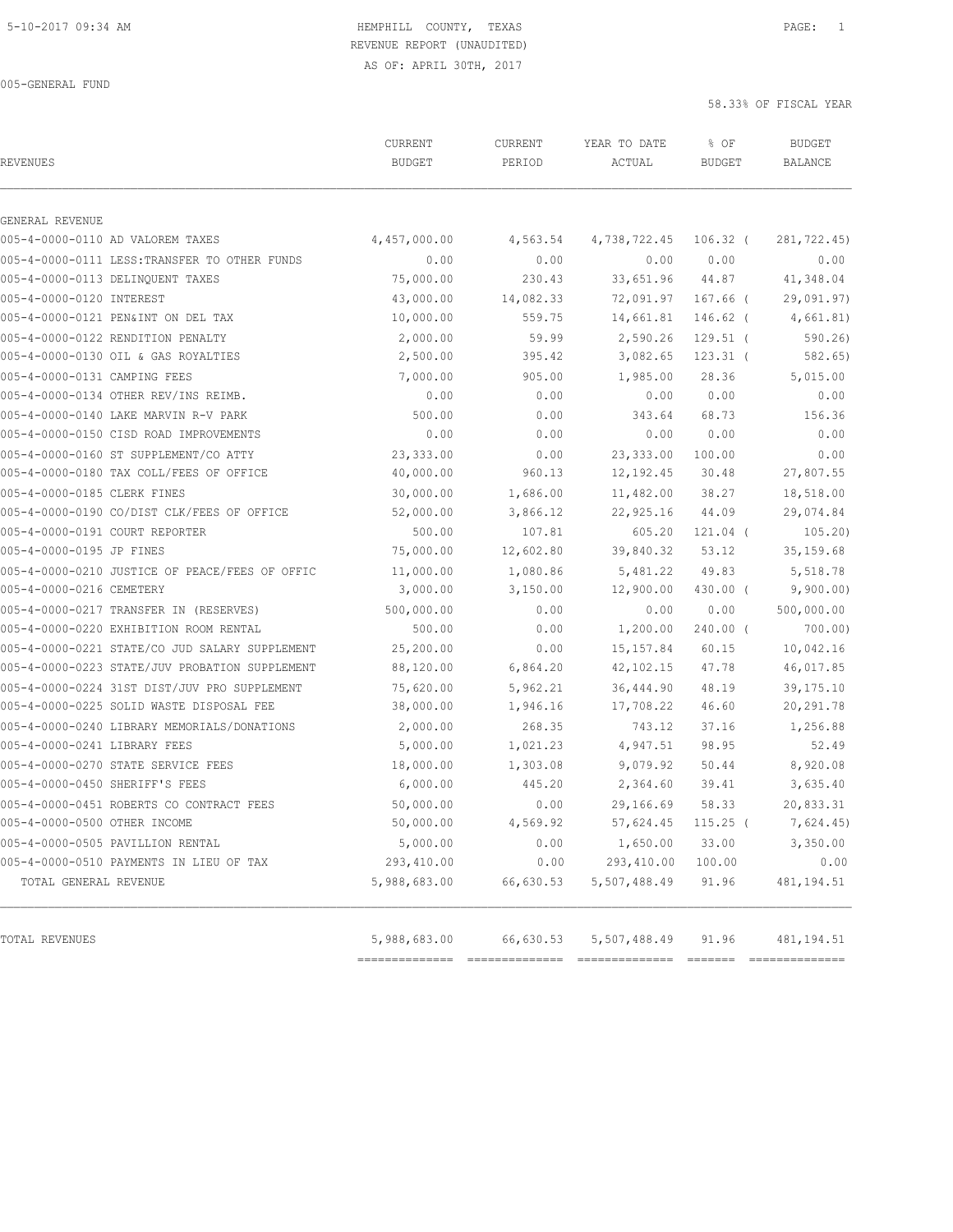# HEMPHILL COUNTY, TEXAS **Example 20:34 AM HEMPHILL** COUNTY, TEXAS REVENUE REPORT (UNAUDITED)

AS OF: APRIL 30TH, 2017

008-LAW LIBRARY

| REVENUES                                   | <b>CURRENT</b><br><b>BUDGET</b> | CURRENT<br>PERIOD | YEAR TO DATE<br>ACTUAL | % OF<br>BUDGET | BUDGET<br><b>BALANCE</b> |
|--------------------------------------------|---------------------------------|-------------------|------------------------|----------------|--------------------------|
|                                            |                                 |                   |                        |                |                          |
| GENERAL REVENUE                            |                                 |                   |                        |                |                          |
| 008-4-0000-0110 TRANSFER FROM FUND BALANCE | 0.00                            | 0.00              | 0.00                   | 0.00           | 0.00                     |
| 008-4-0000-0550 COURT FEES-LAW/LIB         | 2,000.00                        | 295.00            | 1,555.00               | 77.75          | 445.00                   |
| TOTAL GENERAL REVENUE                      | 2,000.00                        | 295.00            | 1,555.00               | 77.75          | 445.00                   |
|                                            |                                 |                   |                        |                |                          |
| TOTAL REVENUES                             | 2,000.00                        | 295.00            | 1,555.00               | 77.75          | 445.00                   |
|                                            |                                 |                   |                        |                |                          |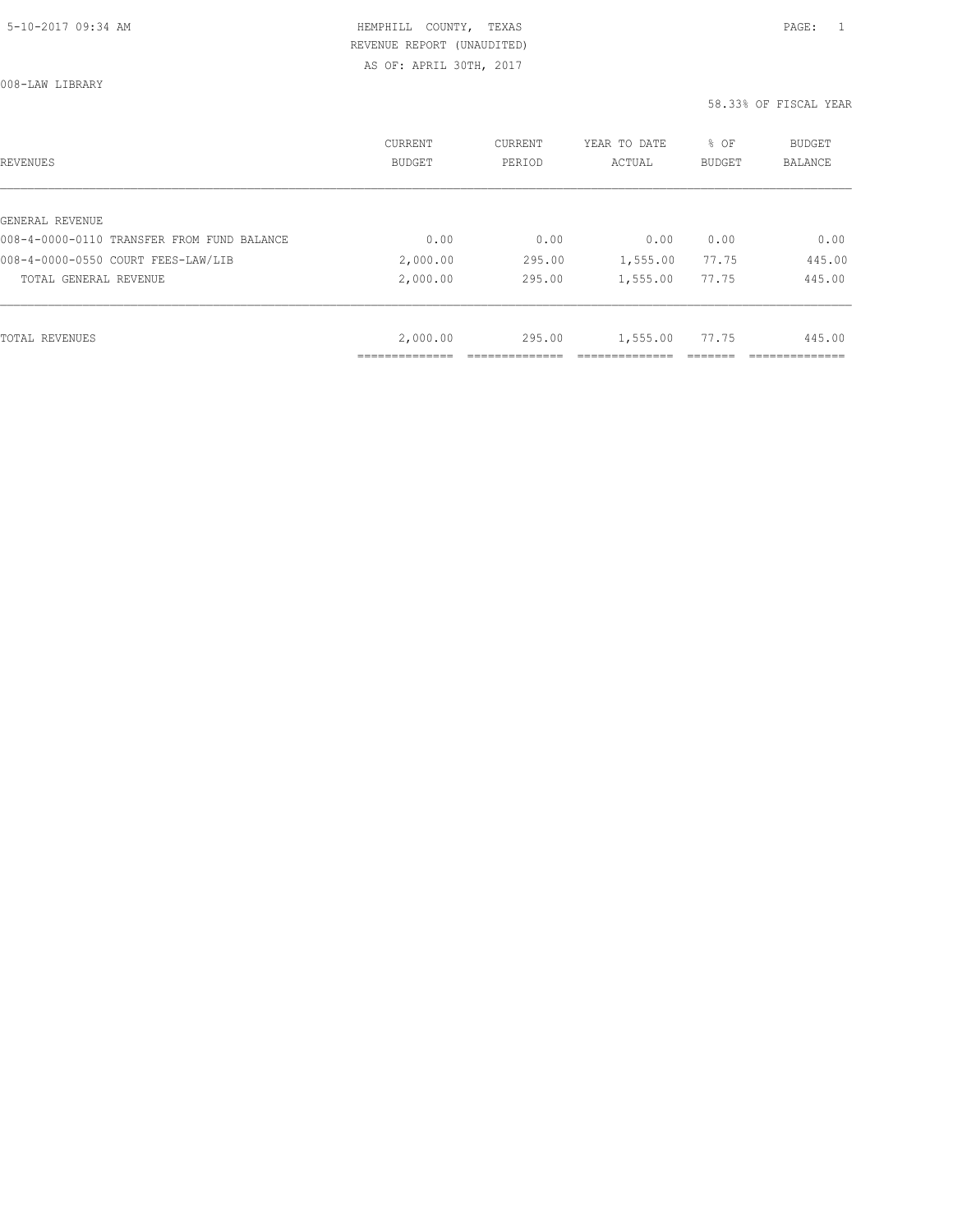009-SECURITY FEE

| REVENUES                                   | CURRENT<br><b>BUDGET</b> | CURRENT<br>PERIOD | YEAR TO DATE<br>ACTUAL | % OF<br><b>BUDGET</b> | BUDGET<br><b>BALANCE</b> |
|--------------------------------------------|--------------------------|-------------------|------------------------|-----------------------|--------------------------|
|                                            |                          |                   |                        |                       |                          |
| GENERAL REVENUE                            |                          |                   |                        |                       |                          |
| 009-4-0000-0110 TRANSFER FROM FUND BALANCE | 50,000.00                | 0.00              | 0.00                   | 0.00                  | 50,000.00                |
| 009-4-0000-0191 COURTHOUSE SECURITY FEE    | 4,000.00                 | 489.07            | 2,086.51               | 52.16                 | 1,913.49                 |
| TOTAL GENERAL REVENUE                      | 54,000.00                | 489.07            | 2,086.51               | 3.86                  | 51,913.49                |
|                                            |                          |                   |                        |                       |                          |
| TOTAL REVENUES                             | 54,000.00                | 489.07            | 2,086.51               | 3.86                  | 51,913.49                |
|                                            |                          |                   |                        |                       |                          |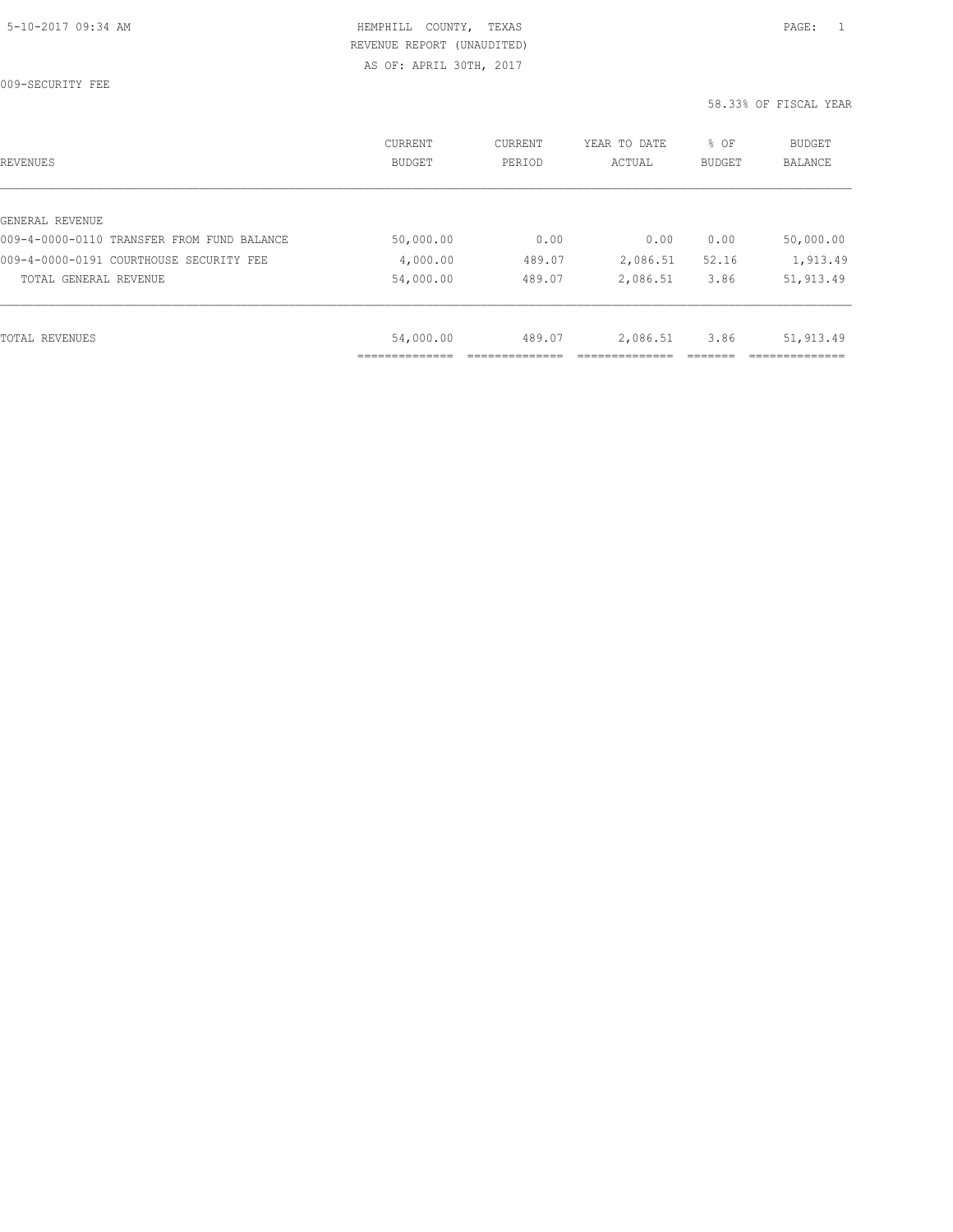010-AIRPORT

| REVENUES                                   | CURRENT<br><b>BUDGET</b>     | CURRENT<br>PERIOD | YEAR TO DATE<br>ACTUAL | % OF<br><b>BUDGET</b> | BUDGET<br><b>BALANCE</b> |
|--------------------------------------------|------------------------------|-------------------|------------------------|-----------------------|--------------------------|
|                                            |                              |                   |                        |                       |                          |
| GENERAL REVENUE                            |                              |                   |                        |                       |                          |
| 010-4-0000-0110 AD VALOREM TAX TRANSFER    | 70,000.00                    | 0.00              | 70,000.00              | 100.00                | 0.00                     |
| 010-4-0000-0120 INTEREST-AIRPORT           | 200.00                       | 12.77             | 87.30                  | 43.65                 | 112.70                   |
| 010-4-0000-0320 CHAMBER OF COMMERCE        | 1,920.00                     | 0.00              | 960.00                 | 50.00                 | 960.00                   |
| 010-4-0000-0325 FUEL SALES                 | 110,000.00                   | 8,772.43          | 66,553.19              | 60.50                 | 43, 446.81               |
| 010-4-0000-0326 RENT-HANGARS               | 4,000.00                     | 0.00              | 2,400.00               | 60.00                 | 1,600.00                 |
| 010-4-0000-0500 OTHER RECEIPTS             | 0.00                         | 0.00              | 0.00                   | 0.00                  | 0.00                     |
| 010-4-0000-0510 REIMBURSEMENT FROM STATE   | 2,000.00                     | 0.00              | 0.00                   | 0.00                  | 2,000.00                 |
| 010-4-0000-0600 TRANSFER FROM FUND BALANCE | 0.00                         | 0.00              | 0.00                   | 0.00                  | 0.00                     |
| TOTAL GENERAL REVENUE                      | 188,120.00                   | 8,785.20          | 140,000.49             | 74.42                 | 48, 119.51               |
|                                            |                              |                   |                        |                       |                          |
| TOTAL REVENUES                             | 188,120.00<br>============== | 8,785.20          | 140,000.49             | 74.42                 | 48,119.51                |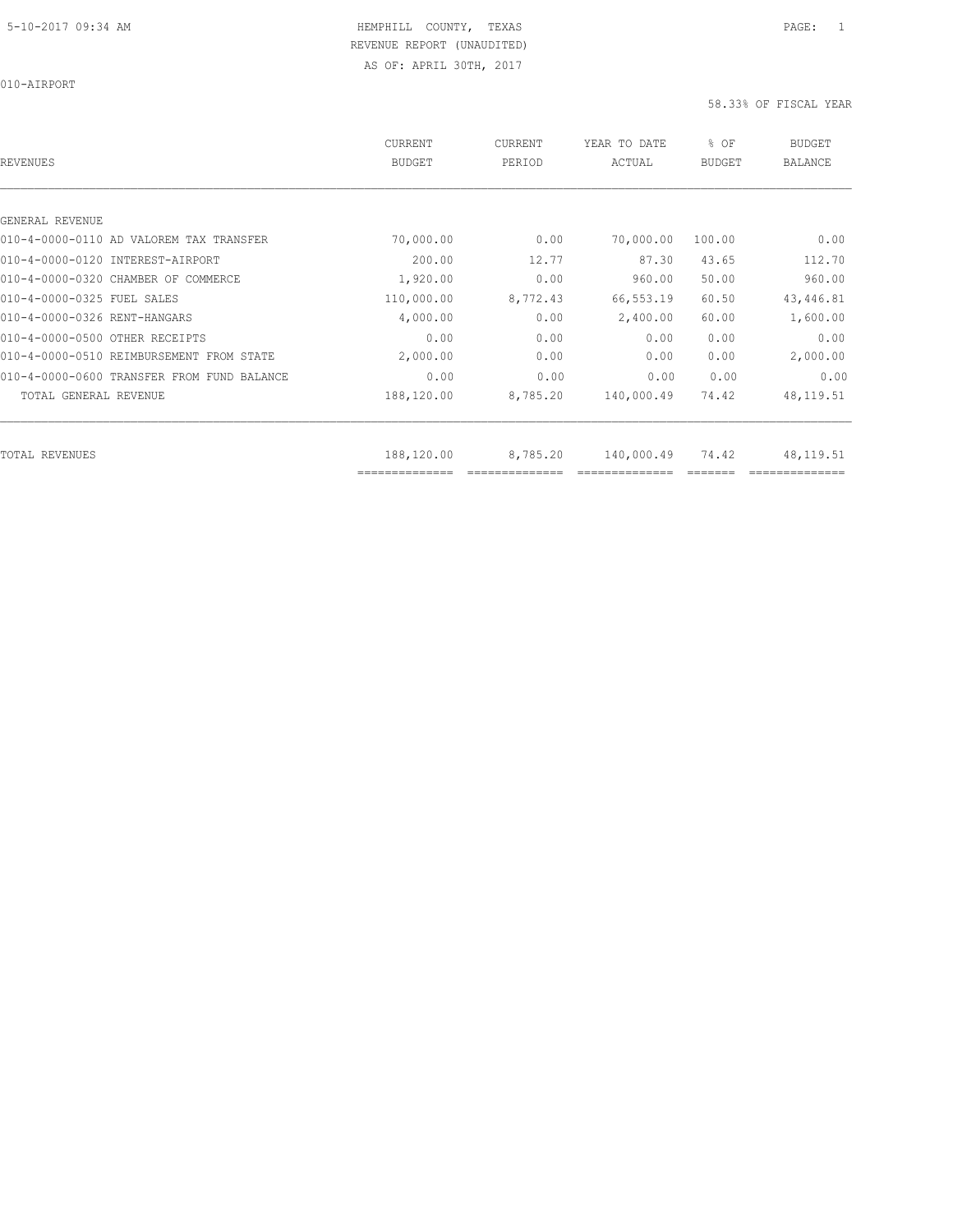| <b>REVENUES</b>                                | <b>CURRENT</b><br><b>BUDGET</b> | <b>CURRENT</b><br>PERIOD | YEAR TO DATE<br>ACTUAL | % OF<br><b>BUDGET</b> | <b>BUDGET</b><br><b>BALANCE</b> |
|------------------------------------------------|---------------------------------|--------------------------|------------------------|-----------------------|---------------------------------|
|                                                |                                 |                          |                        |                       |                                 |
| GENERAL REVENUE                                |                                 |                          |                        |                       |                                 |
| 011-4-0000-0110 TRANSFER FROM FUND BALANCE     | 88,055.00                       | 0.00                     | 0.00                   | 0.00                  | 88,055.00                       |
| 011-4-0000-0120 INTEREST                       | 300.00                          | 0.00                     | 0.00                   | 0.00                  | 300.00                          |
| 011-4-0000-0121 PEN&INT ON DEL TAX             | 800.00                          | 30.91                    | 808.71                 | $101.09$ (            | 8.71)                           |
| 011-4-0000-0122 RENDITION PENALTY              | 50.00                           | 3.19                     | 152.61                 | $305.22$ (            | 102.61)                         |
| 011-4-0000-0280 FARM TO MARKET TAXES           | 247,000.00                      | 256.94                   | 273,832.87             | $110.86$ (            | 26,832.87)                      |
| 011-4-0000-0281 DELINQUENT TAXES               | 2,000.00                        | 12.01                    | 1,851.11               | 92.56                 | 148.89                          |
| 011-4-0000-0290 LATERAL ROAD                   | 2,100.00                        | 0.00                     | 2,088.33               | 99.44                 | 11.67                           |
| 011-4-0000-0295 BANKHEAD-JONES FARM TENANT ACT | 2,500.00                        | 2,151.56                 | 2,151.56               | 86.06                 | 348.44                          |
| 011-4-0000-0300 AUTO REGISTRATION              | 40,000.00                       | 5,932.62                 | 24,779.05              | 61.95                 | 15,220.95                       |
| 011-4-0000-0500 OTHER RECEIPTS                 | 3,000.00                        | 0.00                     | 4,864.30               | $162.14$ $($          | 1,864.30)                       |
| 011-4-0000-0510 GRANT FUNDS                    | 0.00                            | 0.00                     | 0.00                   | 0.00                  | 0.00                            |
| TOTAL GENERAL REVENUE                          | 385,805.00                      | 8,387.23                 | 310,528.54             | 80.49                 | 75,276.46                       |
| <b>TOTAL REVENUES</b>                          | 385,805.00                      | 8,387.23                 | 310,528.54             | 80.49                 | 75,276.46                       |
|                                                |                                 |                          |                        |                       |                                 |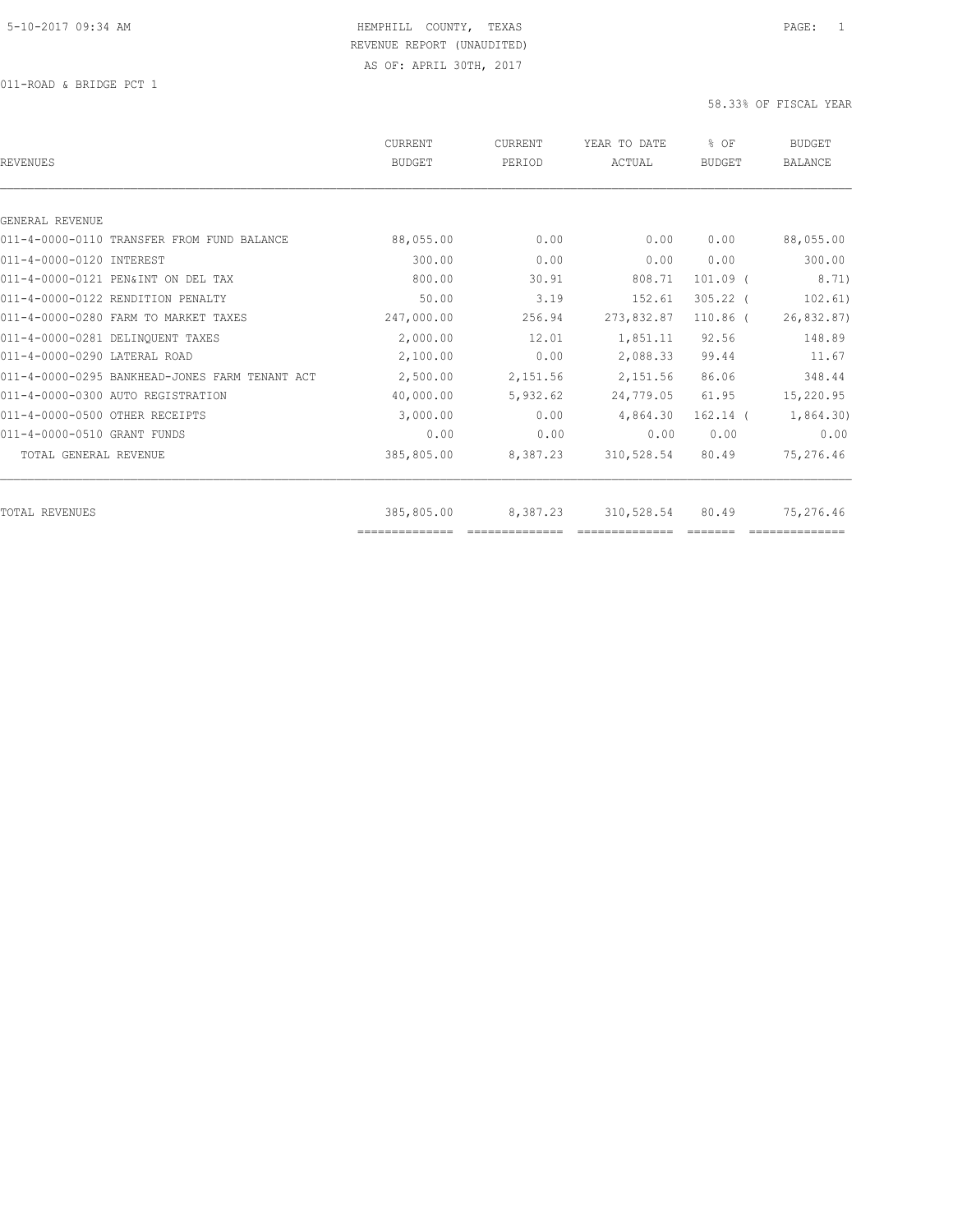| <b>REVENUES</b>                                | <b>CURRENT</b><br><b>BUDGET</b> | <b>CURRENT</b><br>PERIOD | YEAR TO DATE<br>ACTUAL                                                                                                                                                                                                                                                                                                                                                                                                                                                                       | % OF<br><b>BUDGET</b> | <b>BUDGET</b><br><b>BALANCE</b> |
|------------------------------------------------|---------------------------------|--------------------------|----------------------------------------------------------------------------------------------------------------------------------------------------------------------------------------------------------------------------------------------------------------------------------------------------------------------------------------------------------------------------------------------------------------------------------------------------------------------------------------------|-----------------------|---------------------------------|
|                                                |                                 |                          |                                                                                                                                                                                                                                                                                                                                                                                                                                                                                              |                       |                                 |
| GENERAL REVENUE                                |                                 |                          |                                                                                                                                                                                                                                                                                                                                                                                                                                                                                              |                       |                                 |
| 012-4-0000-0110 TRANSFER FROM FUND BALANCE     | 50,000.00                       | 0.00                     | 0.00                                                                                                                                                                                                                                                                                                                                                                                                                                                                                         | 0.00                  | 50,000.00                       |
| 012-4-0000-0120 INTEREST                       | 300.00                          | 0.00                     | 0.00                                                                                                                                                                                                                                                                                                                                                                                                                                                                                         | 0.00                  | 300.00                          |
| 012-4-0000-0121 PEN&INT ON DEL TAX             | 1,000.00                        | 32.79                    | 857.71                                                                                                                                                                                                                                                                                                                                                                                                                                                                                       | 85.77                 | 142.29                          |
| 012-4-0000-0122 RENDITION PENALTY              | 50.00                           | 3.39                     | 161.84                                                                                                                                                                                                                                                                                                                                                                                                                                                                                       | $323.68$ (            | 111.84)                         |
| 012-4-0000-0280 FARM TO MARKET TAXES           | 262,000.00                      | 272.50                   | 290, 428.74                                                                                                                                                                                                                                                                                                                                                                                                                                                                                  | $110.85$ (            | 28, 428.74)                     |
| 012-4-0000-0281 DELINQUENT TAXES               | 4,000.00                        | 12.74                    | 1,963.34                                                                                                                                                                                                                                                                                                                                                                                                                                                                                     | 49.08                 | 2,036.66                        |
| 012-4-0000-0290 LATERAL ROAD                   | 2,500.00                        | 0.00                     | 2,214.89                                                                                                                                                                                                                                                                                                                                                                                                                                                                                     | 88.60                 | 285.11                          |
| 012-4-0000-0295 BANKHEAD-JONES FARM TENANT ACT | 3,000.00                        | 2,281.96                 | 2,281.96                                                                                                                                                                                                                                                                                                                                                                                                                                                                                     | 76.07                 | 718.04                          |
| 012-4-0000-0300 AUTO REGISTRATION              | 42,000.00                       | 6, 292.18                | 26,280.82                                                                                                                                                                                                                                                                                                                                                                                                                                                                                    | 62.57                 | 15,719.18                       |
| 012-4-0000-0350 ROAD CROSSING PERMITS          | 500.00                          | 187.50                   | 187.50                                                                                                                                                                                                                                                                                                                                                                                                                                                                                       | 37.50                 | 312.50                          |
| 012-4-0000-0500 OTHER RECEIPTS                 | 1,000.00                        | 0.00                     | 4,961.39                                                                                                                                                                                                                                                                                                                                                                                                                                                                                     | 496.14 (              | 3, 961.39                       |
| 012-4-0000-0510 GUARANTEED BUYBACK             | 0.00                            | 0.00                     | 0.00                                                                                                                                                                                                                                                                                                                                                                                                                                                                                         | 0.00                  | 0.00                            |
| 012-4-0000-0700 EXPENDABLE FUND BALANCE@10/01/ | 0.00                            | 0.00                     | 0.00                                                                                                                                                                                                                                                                                                                                                                                                                                                                                         | 0.00                  | 0.00                            |
| TOTAL GENERAL REVENUE                          | 366,350.00                      | 9,083.06                 | 329, 338.19                                                                                                                                                                                                                                                                                                                                                                                                                                                                                  | 89.90                 | 37,011.81                       |
| <b>TOTAL REVENUES</b>                          | 366,350.00                      | 9,083.06                 | 329, 338.19                                                                                                                                                                                                                                                                                                                                                                                                                                                                                  | 89.90                 | 37,011.81                       |
|                                                | ==============                  | $-2222222222222$         | $\begin{array}{c} \multicolumn{2}{c} {\textbf{1}} & \multicolumn{2}{c} {\textbf{2}} & \multicolumn{2}{c} {\textbf{3}} & \multicolumn{2}{c} {\textbf{4}} \\ \multicolumn{2}{c} {\textbf{5}} & \multicolumn{2}{c} {\textbf{6}} & \multicolumn{2}{c} {\textbf{7}} & \multicolumn{2}{c} {\textbf{8}} & \multicolumn{2}{c} {\textbf{9}} \\ \multicolumn{2}{c} {\textbf{1}} & \multicolumn{2}{c} {\textbf{1}} & \multicolumn{2}{c} {\textbf{1}} & \multicolumn{2}{c} {\textbf{1}} & \multicolumn{$ |                       |                                 |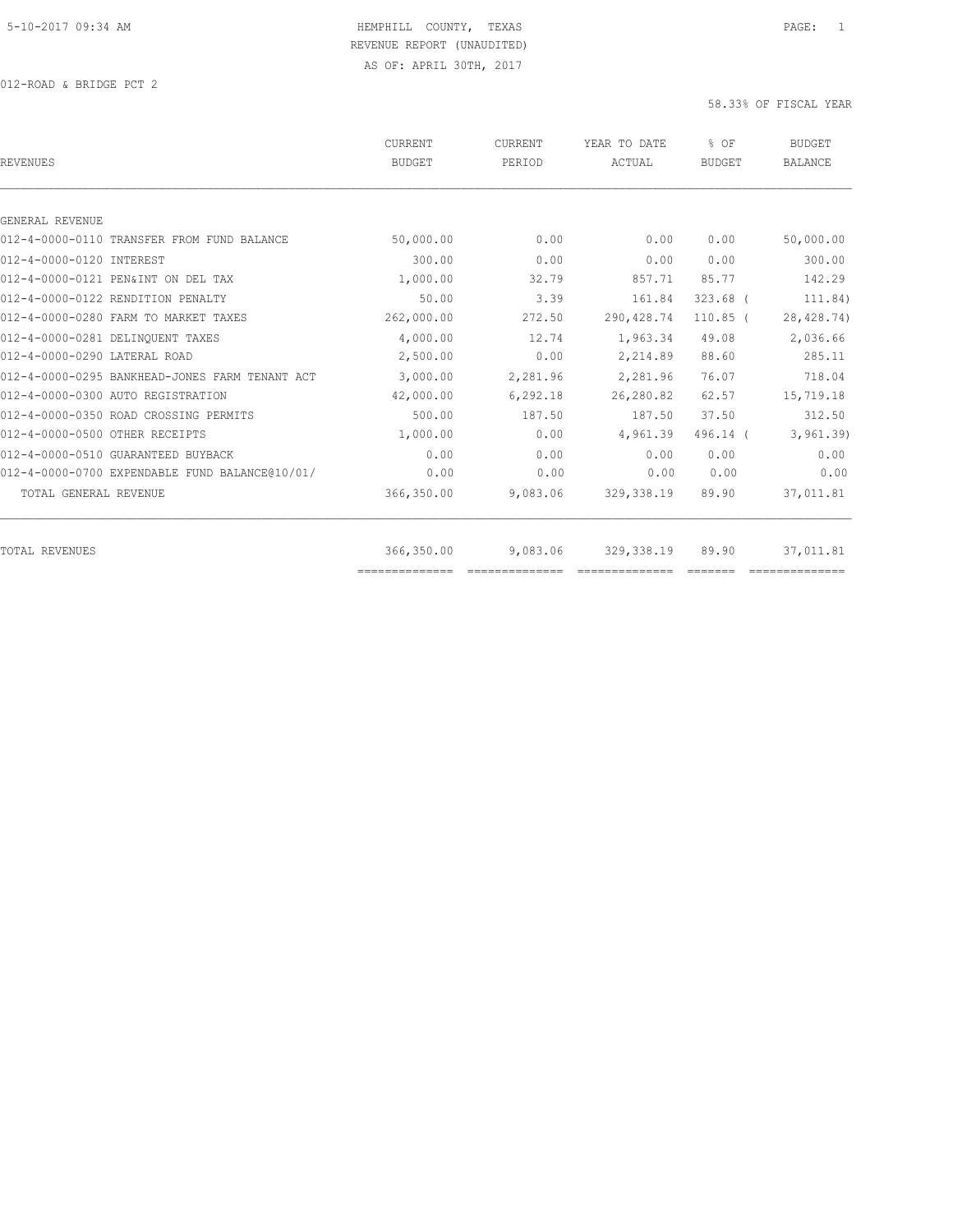| <b>CURRENT</b><br><b>BUDGET</b> | <b>CURRENT</b><br>PERIOD | YEAR TO DATE<br>ACTUAL      | % OF<br><b>BUDGET</b> | <b>BUDGET</b><br><b>BALANCE</b> |
|---------------------------------|--------------------------|-----------------------------|-----------------------|---------------------------------|
|                                 |                          |                             |                       |                                 |
|                                 |                          |                             |                       |                                 |
| 50,000.00                       | 0.00                     | 0.00                        | 0.00                  | 50,000.00                       |
| 500.00                          | 0.00                     | 0.00                        | 0.00                  | 500.00                          |
| 1,500.00                        | 65.57                    | 1,715.42                    | 114.36 (              | 215.42)                         |
| 100.00                          | 6.77                     | 323.65                      | $323.65$ (            | 223.65                          |
| 524,000.00                      | 545.01                   | 580,857.52                  | $110.85$ (            | 56,857.52)                      |
| 3,000.00                        | 25.47                    | 3,926.69                    | $130.89$ $($          | 926.69                          |
| 4,000.00                        | 0.00                     | 4,429.79                    | $110.74$ (            | 429.79)                         |
| 5,000.00                        | 4,563.92                 | 4,563.92                    | 91.28                 | 436.08                          |
| 85,000.00                       | 12,584.35                | 52,561.62                   | 61.84                 | 32,438.38                       |
| 500.00                          | 375.00                   | 375.00                      | 75.00                 | 125.00                          |
| 1,000.00                        | 0.00                     | 9,522.77                    | 952.28 (              | 8,522.77)                       |
| 0.00                            | 0.00                     | 0.00                        | 0.00                  | 0.00                            |
| 674,600.00                      | 18,166.09                | 658,276.38                  | 97.58                 | 16,323.62                       |
|                                 |                          |                             |                       |                                 |
| ==============                  |                          |                             |                       | 16,323.62                       |
|                                 | 674,600.00               | 18,166.09<br>22222222222222 | 658,276.38            | 97.58                           |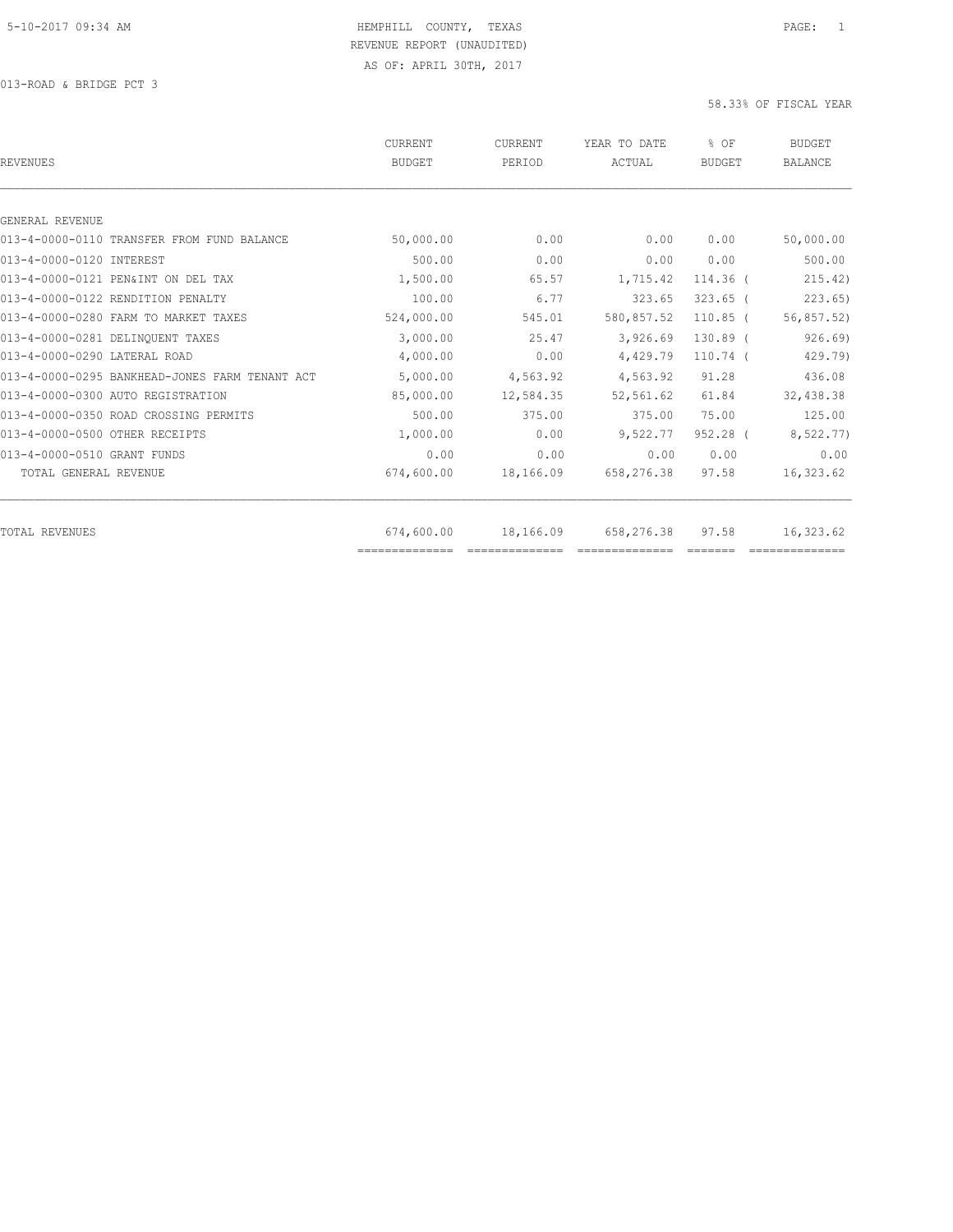| <b>REVENUES</b>                                | CURRENT<br><b>BUDGET</b> | <b>CURRENT</b><br>PERIOD | YEAR TO DATE<br>ACTUAL | % OF<br><b>BUDGET</b> | <b>BUDGET</b><br><b>BALANCE</b> |
|------------------------------------------------|--------------------------|--------------------------|------------------------|-----------------------|---------------------------------|
|                                                |                          |                          |                        |                       |                                 |
| GENERAL REVENUE                                |                          | 0.00                     |                        |                       |                                 |
| 014-4-0000-0110 TRANSFER FROM FUND BALANCE     | 50,000.00                |                          | 0.00                   | 0.00                  | 50,000.00                       |
| 014-4-0000-0120 INTEREST                       | 500.00                   | 0.00                     | 0.00                   | 0.00                  | 500.00                          |
| 014-4-0000-0121 PEN&INT ON DEL TAX             | 1,500.00                 | 58.09                    | 1,519.42               | $101.29$ (            | 19.42)                          |
| 014-4-0000-0122 RENDITION PENALTY              | 100.00                   | 5.99                     | 286.64                 | $286.64$ (            | 186.64)                         |
| 014-4-0000-0280 FARM TO MARKET TAXES           | 464,000.00               | 482.72                   | 514, 473.76            | $110.88$ (            | 50, 473.76                      |
| 014-4-0000-0281 DELINQUENT TAXES               | 3,000.00                 | 22.57                    | 3,477.94               | $115.93$ $($          | 477.94)                         |
| 014-4-0000-0290 LATERAL ROAD                   | 5,000.00                 | 0.00                     | 3,923.52               | 78.47                 | 1,076.48                        |
| 014-4-0000-0295 BANKHEAD-JONES FARM TENANT ACT | 4,000.00                 | 4,042.33                 | 4,042.33               | $101.06$ (            | 42.33                           |
| 014-4-0000-0300 AUTO REGISTRATION              | 75,000.00                | 11, 146. 15              | 46,554.59              | 62.07                 | 28, 445.41                      |
| 014-4-0000-0350 ROAD CROSSING PERMITS          | 0.00                     | 0.00                     | 0.00                   | 0.00                  | 0.00                            |
| 014-4-0000-0500 OTHER RECEIPTS                 | 2,000.00                 | 0.00                     | 8,434.45               | 421.72 (              | 6,434.45)                       |
| 014-4-0000-0510 GRANT FUNDS                    | 0.00                     | 0.00                     | 11,711.78              | $0.00$ (              | 11,711.78)                      |
| 014-4-0000-0700 EXPENDABLE FUND BALANCE@10/01/ | 0.00                     | 0.00                     | 0.00                   | 0.00                  | 0.00                            |
| TOTAL GENERAL REVENUE                          | 605,100.00               | 15,757.85                | 594,424.43             | 98.24                 | 10,675.57                       |
| <b>TOTAL REVENUES</b>                          | 605,100.00               | 15,757.85                | 594,424.43             | 98.24                 | 10,675.57                       |
|                                                |                          |                          |                        |                       |                                 |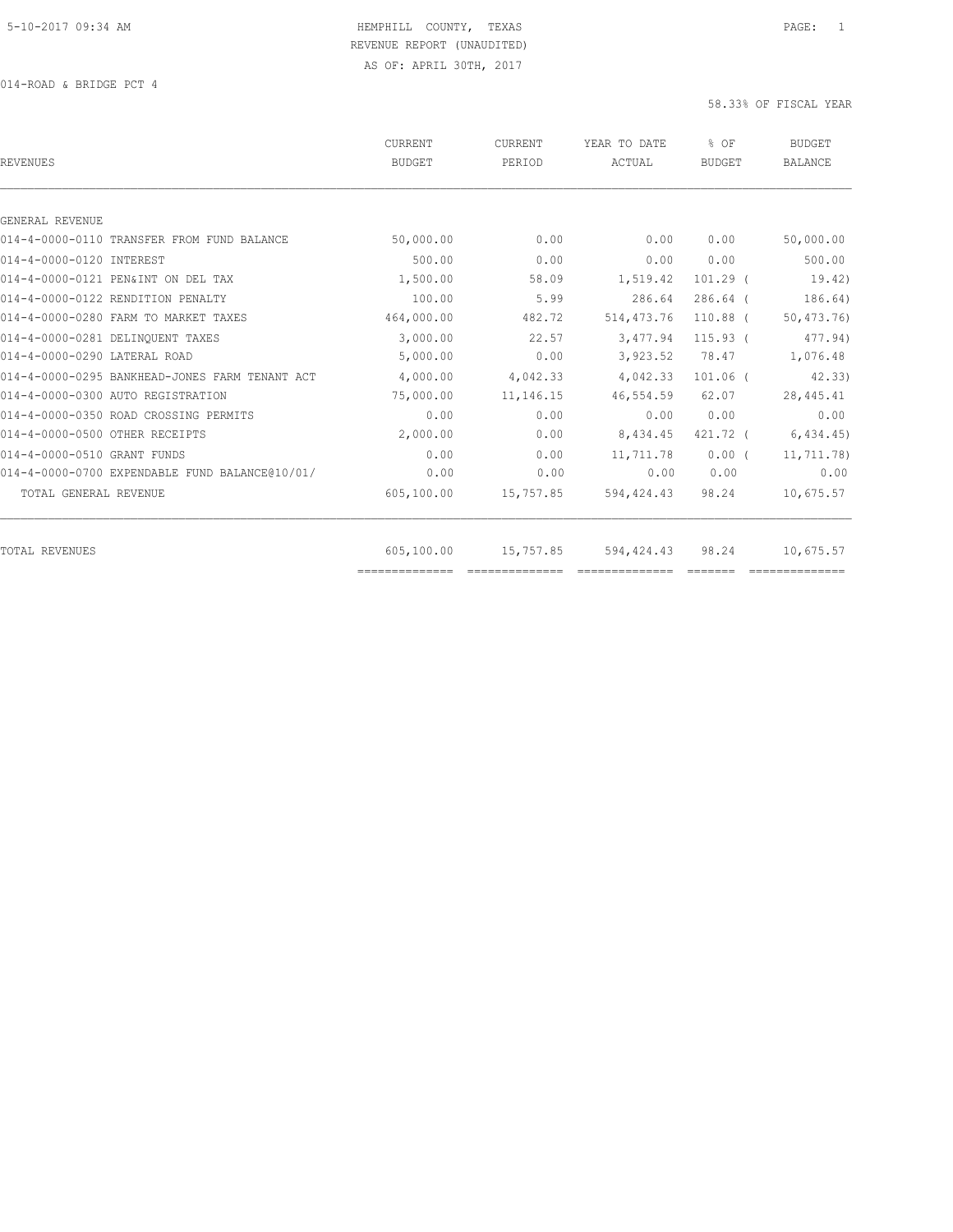AS OF: APRIL 30TH, 2017

| REVENUES                                       | CURRENT<br><b>BUDGET</b> | CURRENT<br>PERIOD | YEAR TO DATE<br>ACTUAL | % OF<br>BUDGET | <b>BUDGET</b><br><b>BALANCE</b> |
|------------------------------------------------|--------------------------|-------------------|------------------------|----------------|---------------------------------|
|                                                |                          |                   |                        |                |                                 |
| GENERAL REVENUE                                |                          |                   |                        |                |                                 |
| 022-4-0000-0110 TRANSFER FROM FUND BALANCE     | 80,000.00                | 0.00              | 0.00                   | 0.00           | 80,000.00                       |
| 022-4-0000-0191 COUNTY RECORDS PRESERVATION FE | 10,000.00                | 655.23            | 3,502.17               | 35.02          | 6,497.83                        |
| TOTAL GENERAL REVENUE                          | 90,000.00                | 655.23            | 3,502.17               | 3.89           | 86,497.83                       |
|                                                |                          |                   |                        |                |                                 |
| TOTAL REVENUES                                 | 90,000.00                | 655.23            | 3,502.17               | 3.89           | 86,497.83                       |
|                                                |                          |                   |                        |                |                                 |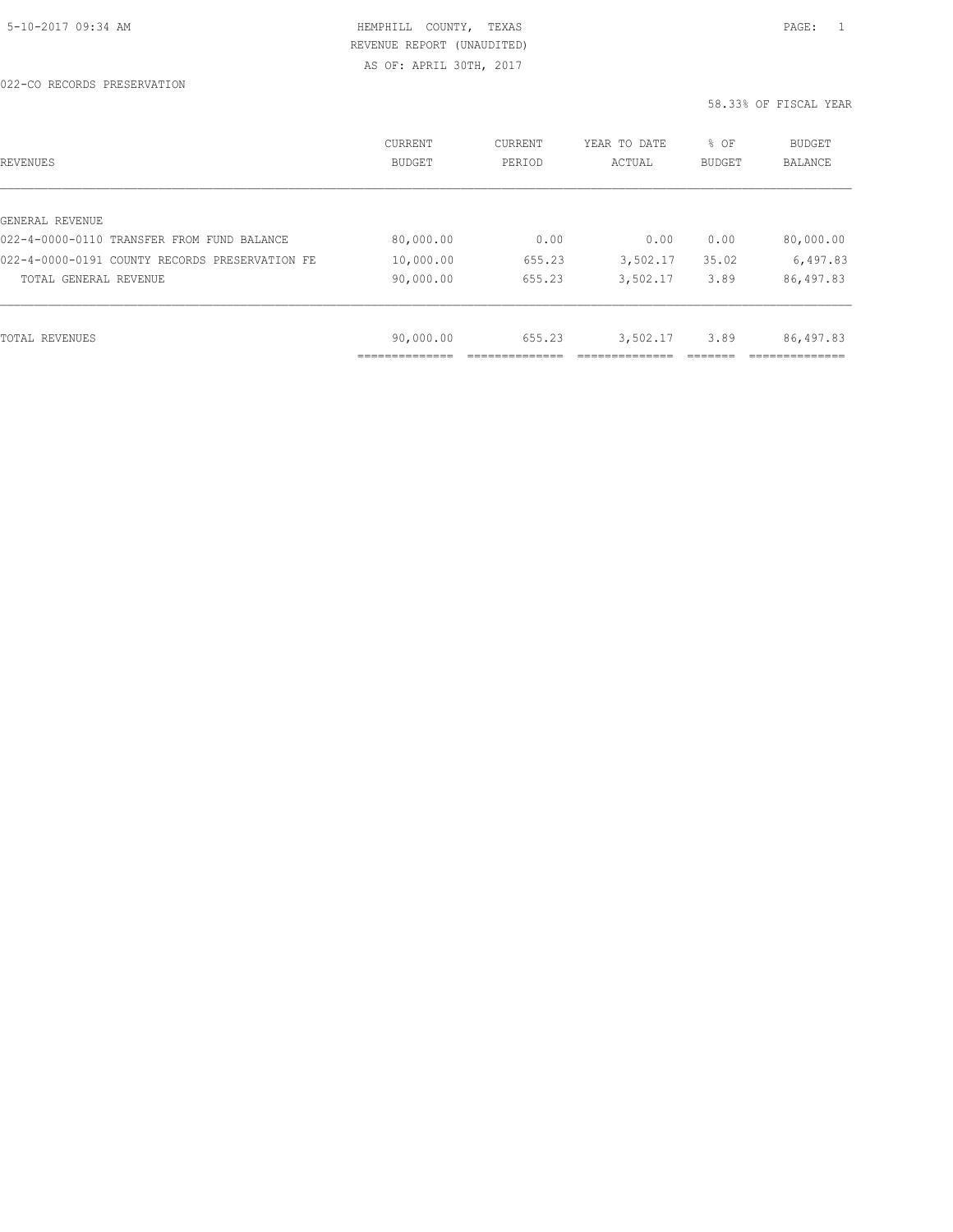AS OF: APRIL 30TH, 2017

| REVENUES                                      | CURRENT<br><b>BUDGET</b> | CURRENT<br>PERIOD | YEAR TO DATE<br>ACTUAL | % OF<br>BUDGET | BUDGET<br><b>BALANCE</b> |
|-----------------------------------------------|--------------------------|-------------------|------------------------|----------------|--------------------------|
|                                               |                          |                   |                        |                |                          |
| GENERAL REVENUE                               |                          |                   |                        |                |                          |
| 023-4-0000-0110 TRANSFER FROM FUND BALANCE    | 0.00                     | 0.00              | 0.00                   | 0.00           | 0.00                     |
| 023-4-0000-0191 REV-CLK'S RECORD PRESERVATION | 800.00                   | 121.79            | 601.08                 | 75.14          | 198.92                   |
| TOTAL GENERAL REVENUE                         | 800.00                   | 121.79            | 601.08                 | 75.14          | 198.92                   |
|                                               |                          |                   |                        |                |                          |
| TOTAL REVENUES                                | 800.00                   | 121.79            | 601.08                 | 75.14          | 198.92                   |
|                                               | ____________<br>.        |                   |                        |                | .                        |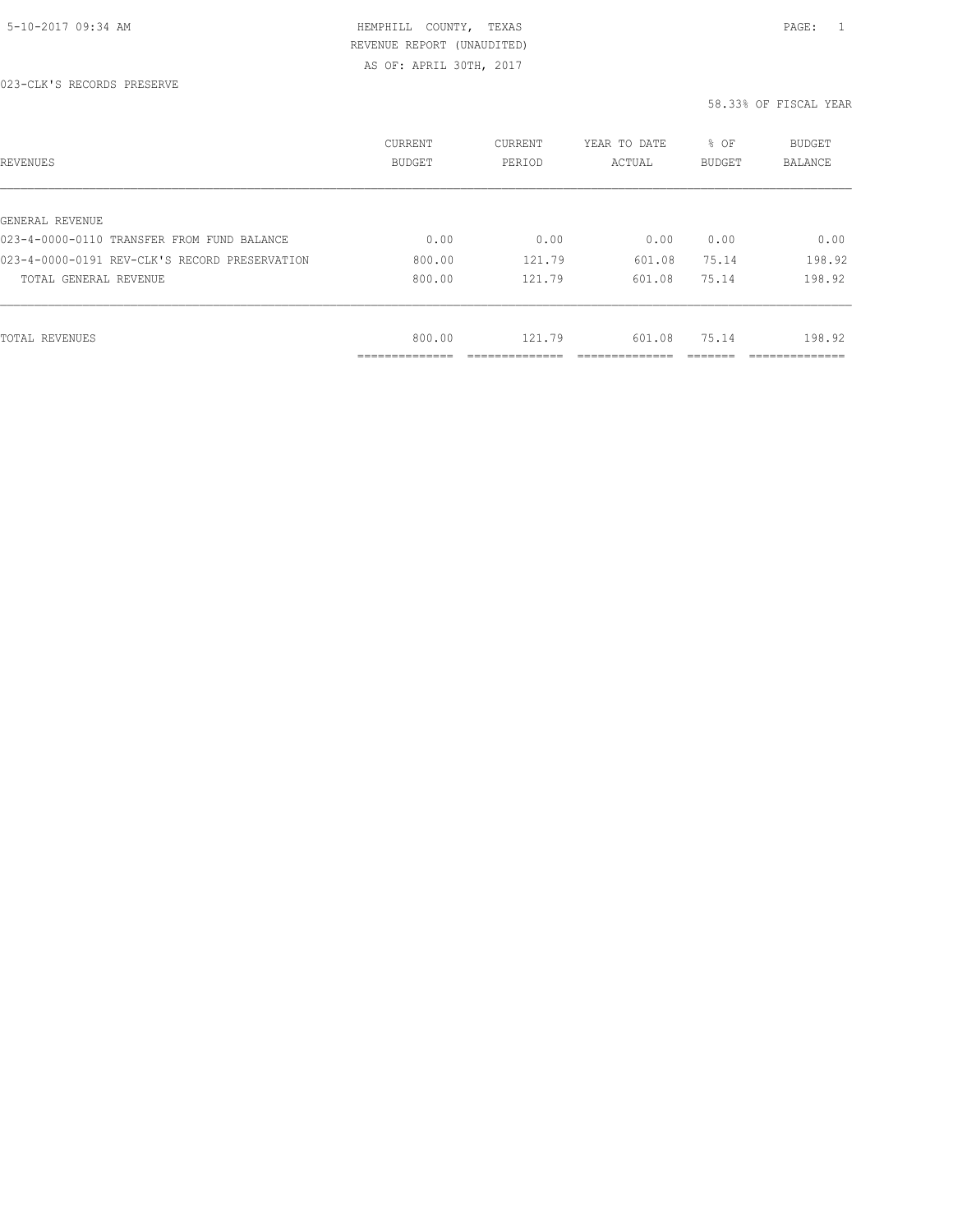AS OF: APRIL 30TH, 2017

| REVENUES                                   | <b>CURRENT</b><br><b>BUDGET</b> | CURRENT<br>PERIOD | YEAR TO DATE<br>ACTUAL | % OF<br>BUDGET | BUDGET<br><b>BALANCE</b> |
|--------------------------------------------|---------------------------------|-------------------|------------------------|----------------|--------------------------|
|                                            |                                 |                   |                        |                |                          |
| GENERAL REVENUE                            |                                 |                   |                        |                |                          |
| 024-4-0000-0110 TRANSFER FROM FUND BALANCE | 8,000.00                        | 0.00              | 0.00                   | 0.00           | 8,000.00                 |
| 024-4-0000-0191 TECH FEES/EXP              | 2,500.00                        | 336.47            | 1,257.30               | 50.29          | 1,242.70                 |
| TOTAL GENERAL REVENUE                      | 10,500.00                       | 336.47            | 1,257.30               | 11.97          | 9,242.70                 |
|                                            |                                 |                   |                        |                |                          |
| TOTAL REVENUES                             | 10,500.00                       | 336.47            | 1,257.30               | 11.97          | 9,242.70                 |
|                                            |                                 |                   |                        |                |                          |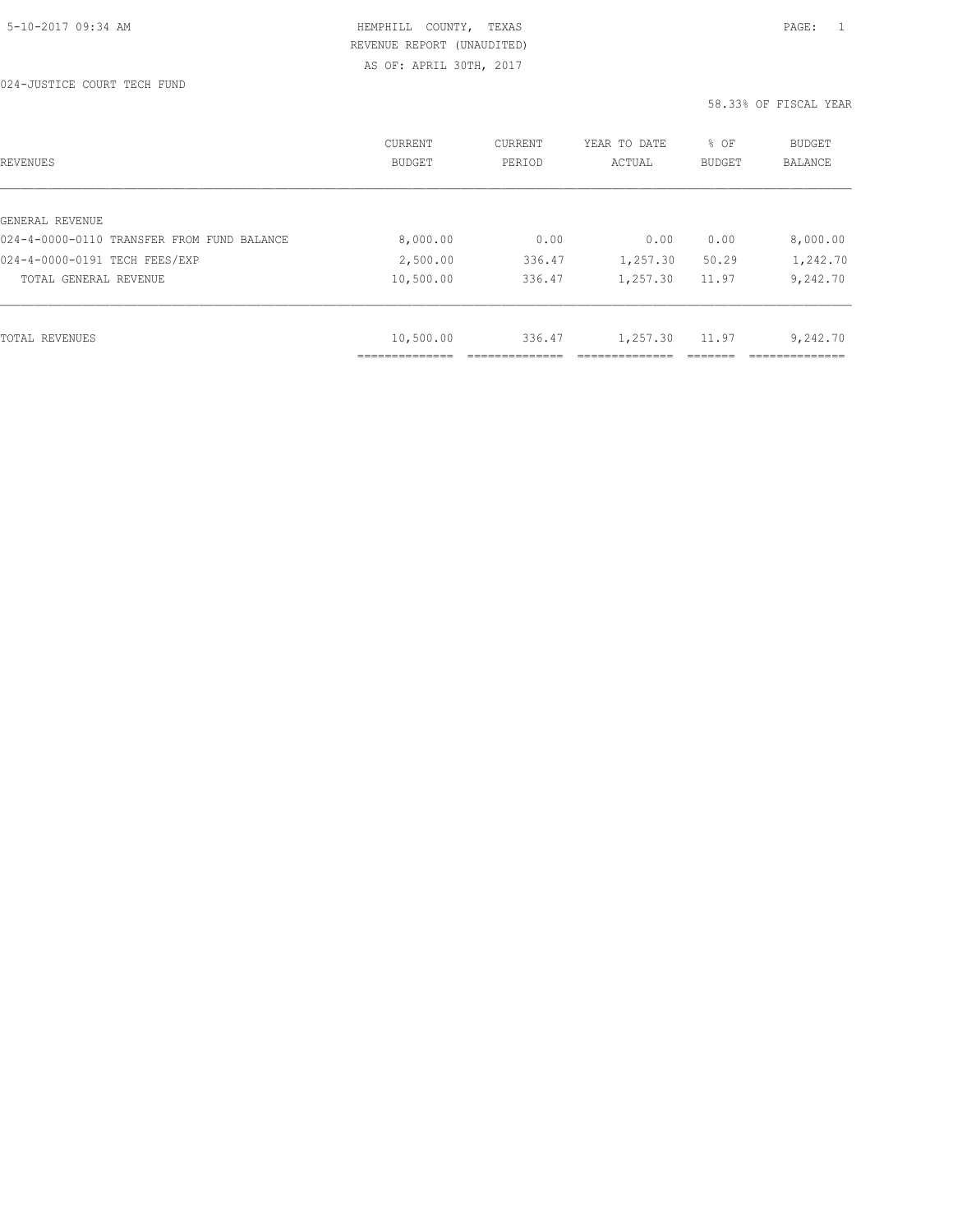032-CHK COLLECTION/CO ATTY

| REVENUES                                   | CURRENT<br><b>BUDGET</b> | CURRENT<br>PERIOD | YEAR TO DATE<br>ACTUAL | % OF<br><b>BUDGET</b> | <b>BUDGET</b><br><b>BALANCE</b> |
|--------------------------------------------|--------------------------|-------------------|------------------------|-----------------------|---------------------------------|
|                                            |                          |                   |                        |                       |                                 |
| GENERAL REVENUE                            |                          |                   |                        |                       |                                 |
| 032-4-0000-0110 TRANSFER FROM FUND BALANCE | 17,000.00                | 0.00              | 0.00                   | 0.00                  | 17,000.00                       |
| 032-4-0000-0220 FEES-CHECK COLLECTION      | 150.00                   | 75.00             | 631.00                 | $420.67$ (            | 481.00)                         |
| TOTAL GENERAL REVENUE                      | 17,150.00                | 75.00             | 631.00                 | 3.68                  | 16,519.00                       |
|                                            |                          |                   |                        |                       |                                 |
| TOTAL REVENUES                             | 17,150.00                | 75.00             | 631.00                 | 3.68                  | 16,519.00                       |
|                                            | ---------                |                   |                        |                       |                                 |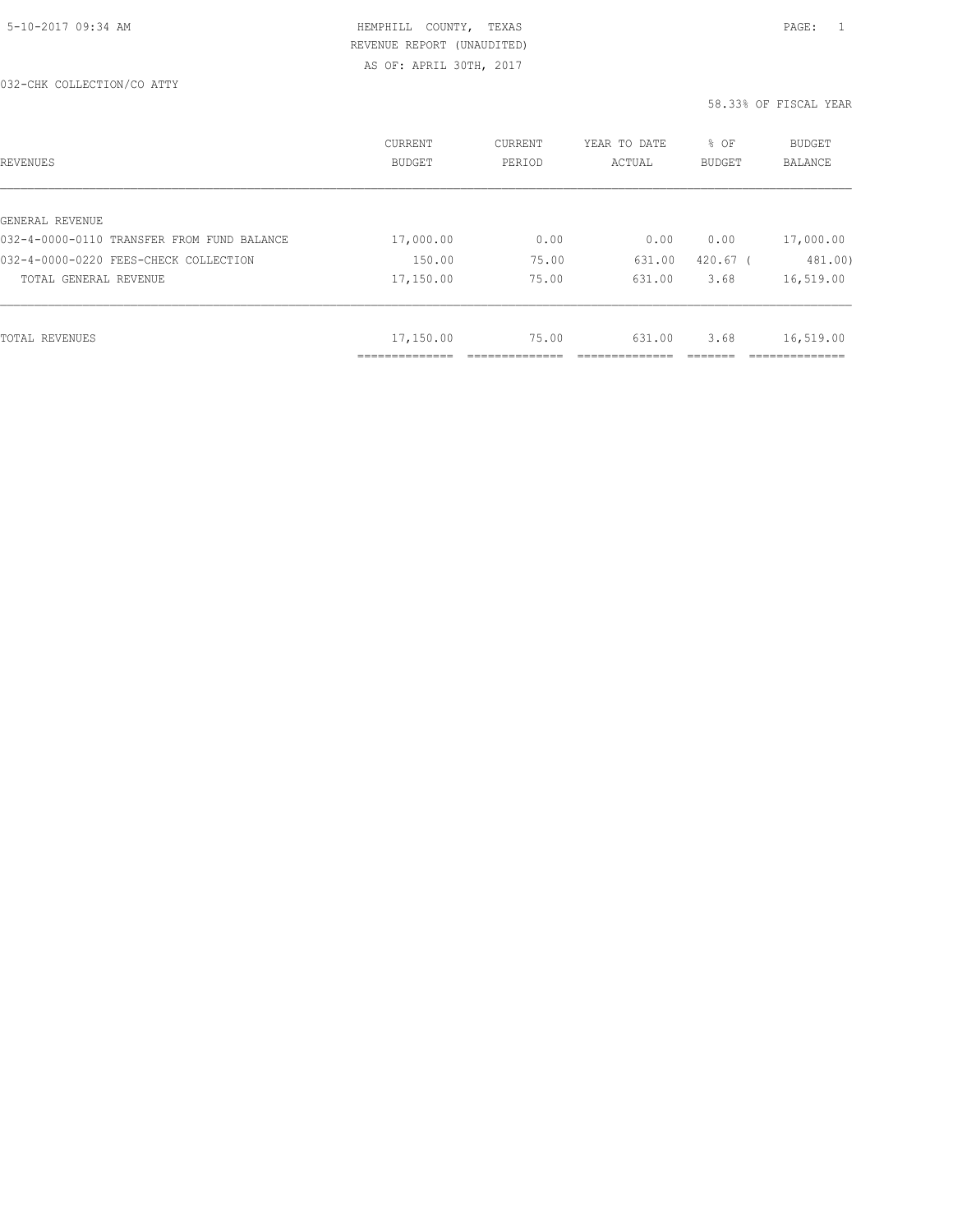036-ANNUAL LEOSE/LAW

| REVENUES                                   | CURRENT<br>BUDGET | CURRENT<br>PERIOD | YEAR TO DATE<br>ACTUAL | % OF<br><b>BUDGET</b> | <b>BUDGET</b><br>BALANCE |
|--------------------------------------------|-------------------|-------------------|------------------------|-----------------------|--------------------------|
|                                            |                   |                   |                        |                       |                          |
| GENERAL REVENUE                            |                   |                   |                        |                       |                          |
| 036-4-0000-0110 TRANSFER FROM FUND BALANCE | 6,000.00          | 0.00              | 0.00                   | 0.00                  | 6,000.00                 |
| 036-4-0000-0440 STATE FEES                 | 2,000.00          | 0.00              | 1,621.46               | 81.07                 | 378.54                   |
| TOTAL GENERAL REVENUE                      | 8,000.00          | 0.00              | 1,621.46               | 20.27                 | 6,378.54                 |
|                                            |                   |                   |                        |                       |                          |
| TOTAL REVENUES                             | 8,000.00          | 0.00              | 1,621.46               | 20.27                 | 6,378.54                 |
|                                            |                   |                   |                        |                       |                          |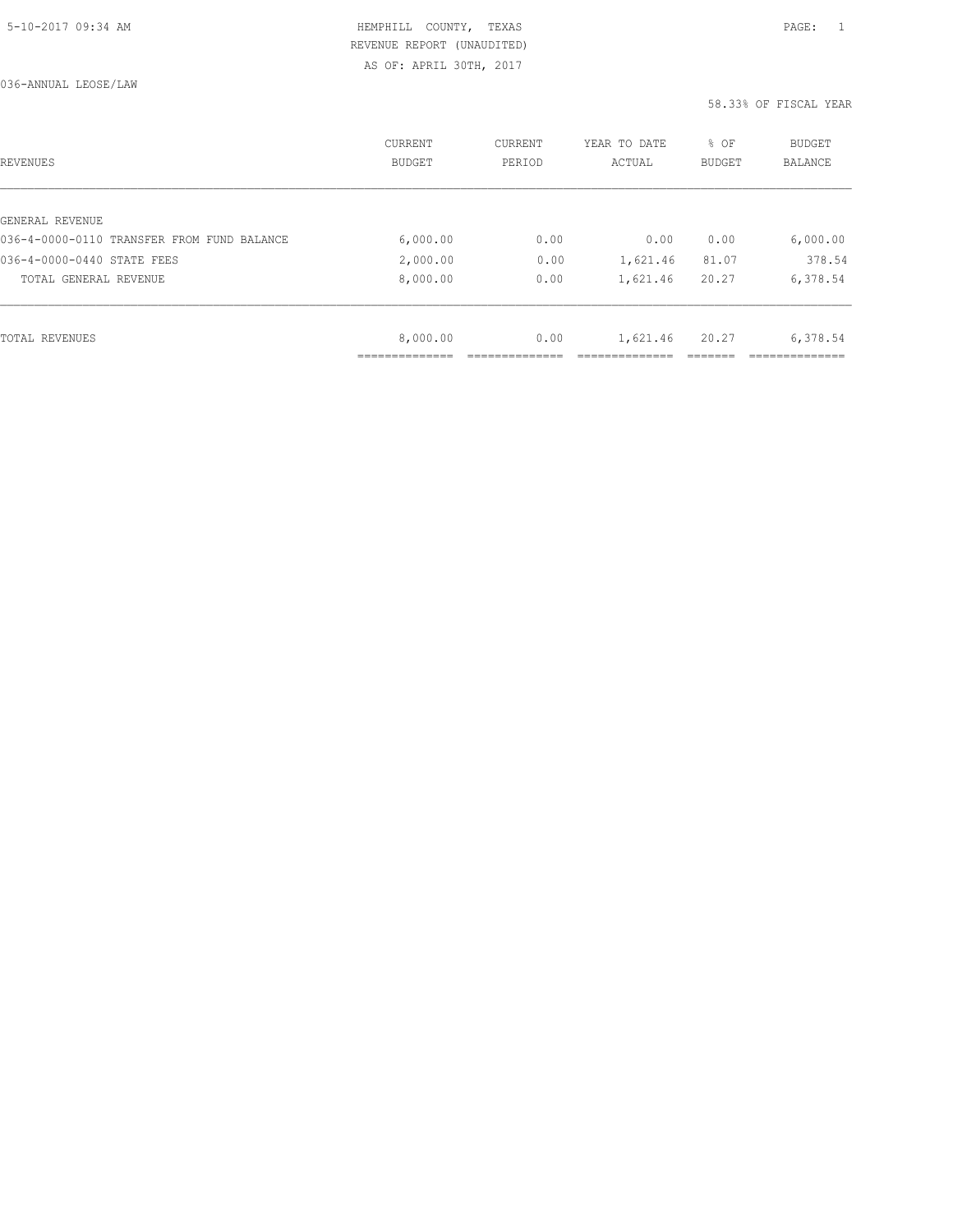AS OF: APRIL 30TH, 2017

| <b>REVENUES</b>                            | CURRENT<br><b>BUDGET</b> | CURRENT<br>PERIOD | YEAR TO DATE<br>ACTUAL | % OF<br><b>BUDGET</b> | BUDGET<br><b>BALANCE</b> |
|--------------------------------------------|--------------------------|-------------------|------------------------|-----------------------|--------------------------|
|                                            |                          |                   |                        |                       |                          |
| GENERAL REVENUE                            |                          |                   |                        |                       |                          |
| 046-4-0000-0110 TRANSFER FROM FUND BALANCE | 65,000.00                | 0.00              | 0.00                   | 0.00                  | 65,000.00                |
| 046-4-0000-0260 GRANT AWARD                | 6,000.00                 | 0.00              | 7,354.00               | $122.57$ (            | 1,354.00                 |
| TOTAL GENERAL REVENUE                      | 71,000.00                | 0.00              | 7,354.00               | 10.36                 | 63,646.00                |
|                                            |                          |                   |                        |                       |                          |
| <b>TOTAL REVENUES</b>                      | 71,000.00                | 0.00              | 7,354.00               | 10.36                 | 63,646.00                |
|                                            | ______________           |                   |                        |                       |                          |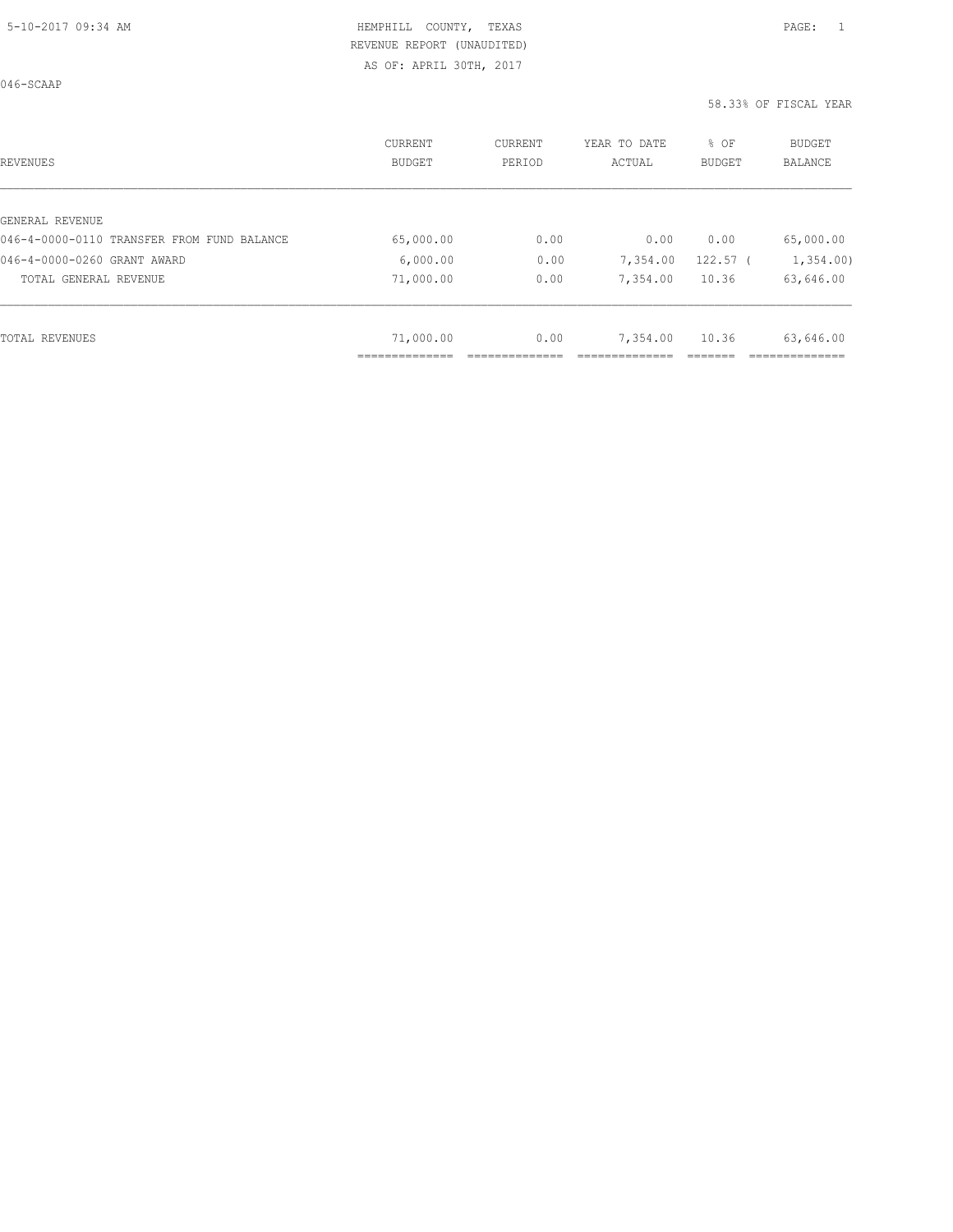| 5-10-2017 09:34 AM |  |
|--------------------|--|
|--------------------|--|

# HEMPHILL COUNTY, TEXAS **Example 20:34 AM HEMPHILL** COUNTY, TEXAS REVENUE REPORT (UNAUDITED)

AS OF: APRIL 30TH, 2017

| REVENUES                             | <b>CURRENT</b><br>BUDGET | CURRENT<br>PERIOD | YEAR TO DATE<br>ACTUAL | % OF<br><b>BUDGET</b> | <b>BUDGET</b><br>BALANCE |
|--------------------------------------|--------------------------|-------------------|------------------------|-----------------------|--------------------------|
|                                      |                          |                   |                        |                       |                          |
| GENERAL REVENUE                      |                          |                   |                        |                       |                          |
| 047-4-0000-0401 SALES/COMMISSARY     | 0.00                     | 0.00              | 0.00                   | 0.00                  | 0.00                     |
| 047-4-0000-0500 MISCELLANEOUS INCOME | 0.00                     | 0.00              | 0.00                   | 0.00                  | 0.00                     |
| TOTAL GENERAL REVENUE                | 0.00                     | 0.00              | 0.00                   | 0.00                  | 0.00                     |
|                                      |                          |                   |                        |                       |                          |
| TOTAL REVENUES                       | 0.00                     | 0.00              | 0.00                   | 0.00                  | 0.00                     |
|                                      | __________               |                   |                        |                       |                          |